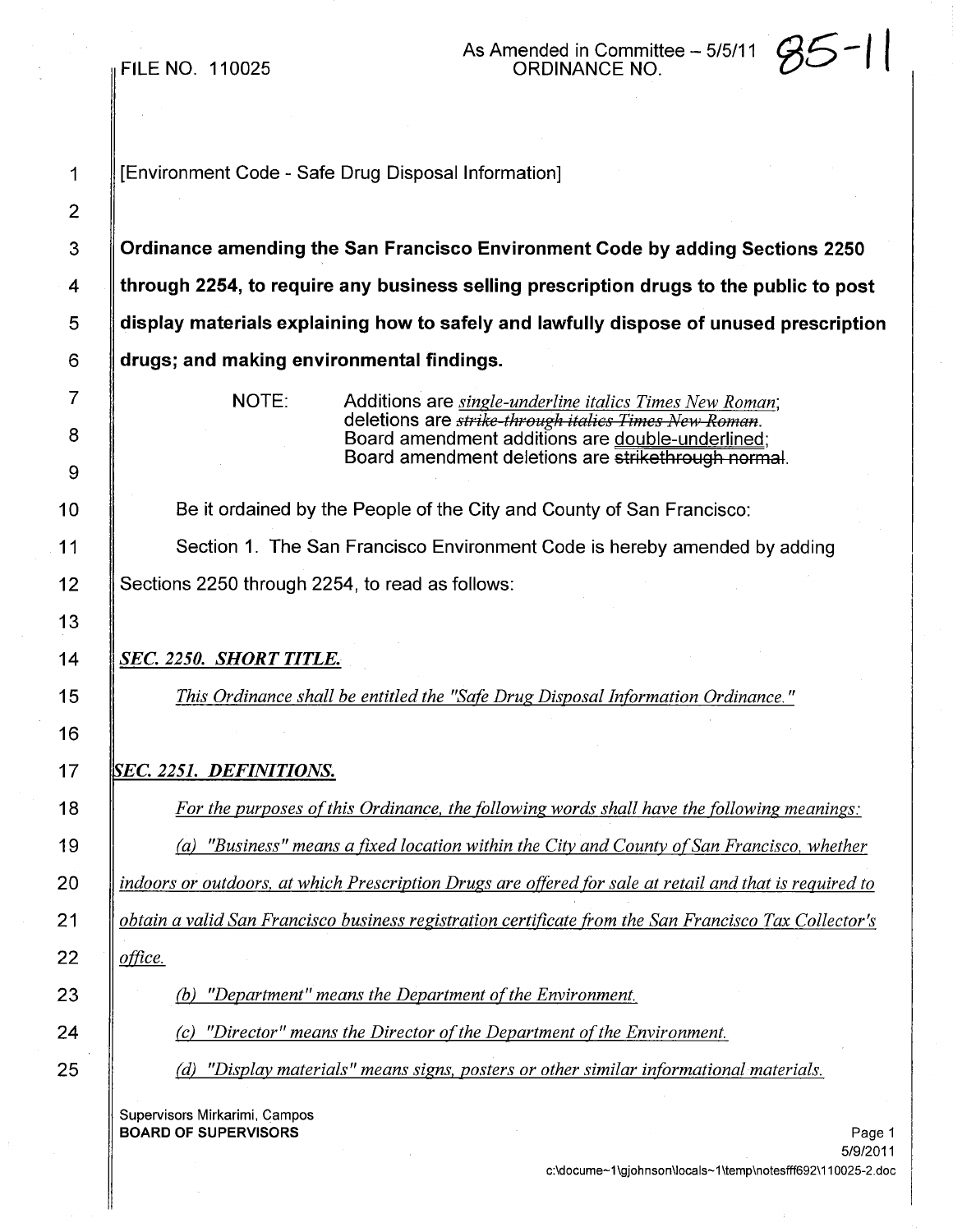*Cel "Prescription drug" means any drug that by federal or state law may be dispensed lawfully only on prescription.*

## *SEC.* **2252.** *INFORMATIONREQUIRED ATPOINT OF SALE.*

 *Cal Beginning* **December September** 1. *2011. any business selling prescription drugs to the public shall post display materials approved by the Director explaining how members ofthe public may safely and lawfully dispose ofunused prescription drugs. The materials shall be in English. Spanish.* 8 and Chinese, and legible and easily readable by the average person. The materials shall be posted on  $\parallel$  the premises of the business in a location visible to the public and adjacent to the area where the *prescription drugs are dispensed.*

 *(Ql The Director may. in his or her discretion. authorize a business to use alternate means to comply with the requirements ofsubsection Cal. The Director shall authorize such alternate means through the adoption ofa regulation after a noticed hearing. and no business may sell prescription*  $\parallel$  drugs to the public or offer to sell prescription drugs to the public using any alternate means of *compliance with this Chapter unless specifically authorized to do so in advance in writing by the Director.*

17  $\parallel$  (c) The City urges all persons and entities providing prescription drugs to the public for free to *also participate in this program.*

### *SEC.* **2253.** *IMPLEMENTATION.*

 *(al The Director. after a public hearing. may adopt and may amend guidelines. rules. regulations. and forms to implement this Ordinance.*

**(b)** *By* October July 1, 2011, the Department shall issue regulations specifying the contents *and format for the display materials required by Section 2252.*

Supervisors Mirkarimi, Campos **BOARD OF SUPERVISORS** Page 2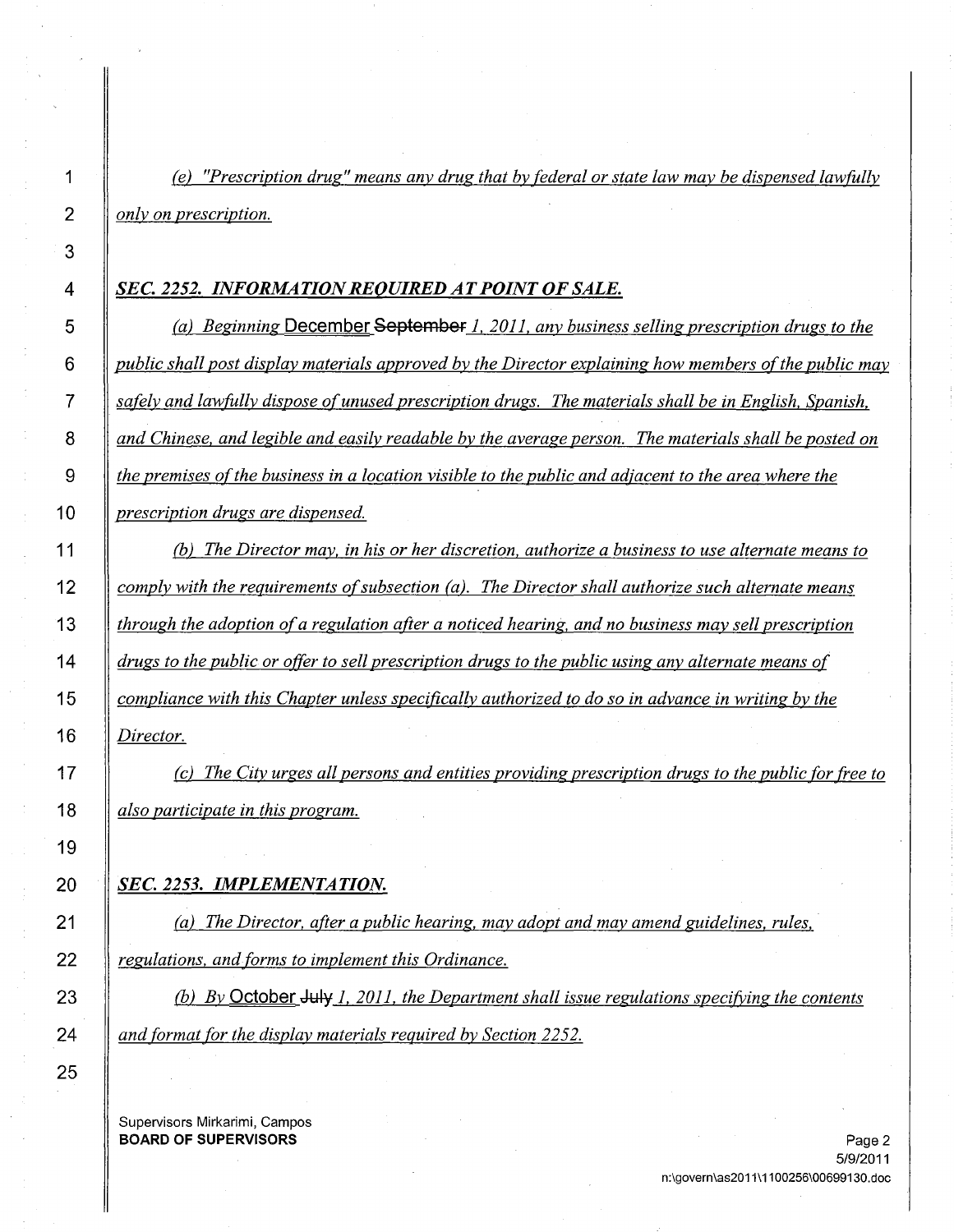# *SEC.* **2254.** *ENFORCEMENT.*

 *(a) During the period between the effective date ofthis Chapter and* **December September-L.** *2011, the operative date for compliance, the Department shall develop and conduct an education and assistance program for businesses subject to the Chapter, and shall contact the businesses and assist let them with meeting the <u>requirements of the Chapter</u>.* 

 . *(b) Beginning September 1,2011, the City Administrator shall issue a written warning to any person he or she determines is violating provisions ofthis Chapter or any regulation issued under this Chapter. 1(30 days after issuance ofthe written warning the City Administrator finds that the person receiving the warning has continued to violate the provisions ofthe Chapter or any regulation issued under this Chapter, the City Administrator may impose administrative fines as provided below in subsections (c), (d), and (e).*

 *(c) Violation ofthis Chapter or any regulation issued under this Chapter shall be punishable by administrative fines in the amount of"*

(1) *Up to \$100. 00 for the first violation:*

(2) *Up to \$250. 00 for the second violation within a twelve-month period: and,*

 (3) *Up to \$500 for the third and subsequent violations within a twelve-month period. (d) Except as provided in subsection* (d, *setting forth the amount o(administrative fines, Administrative Code Chapter 100, "Procedures Governing the Imposition ofAdministrative Fines,* " *as may be amended form time to time, is hereby incorporated in its entirety and shall govern the imposition, enforcement, collection, and review o(administrative citations issued by the City Administrator to enforce this Chapter or any regulation issued under this Chapter. Violation ofthis Chapter is not a misdemeanor, and the Board ofSupervisors intends that the requirements ofthis Chapter be enforced only through administrative fines as provided in this Section.*

Supervisors Mirkarimi, Campos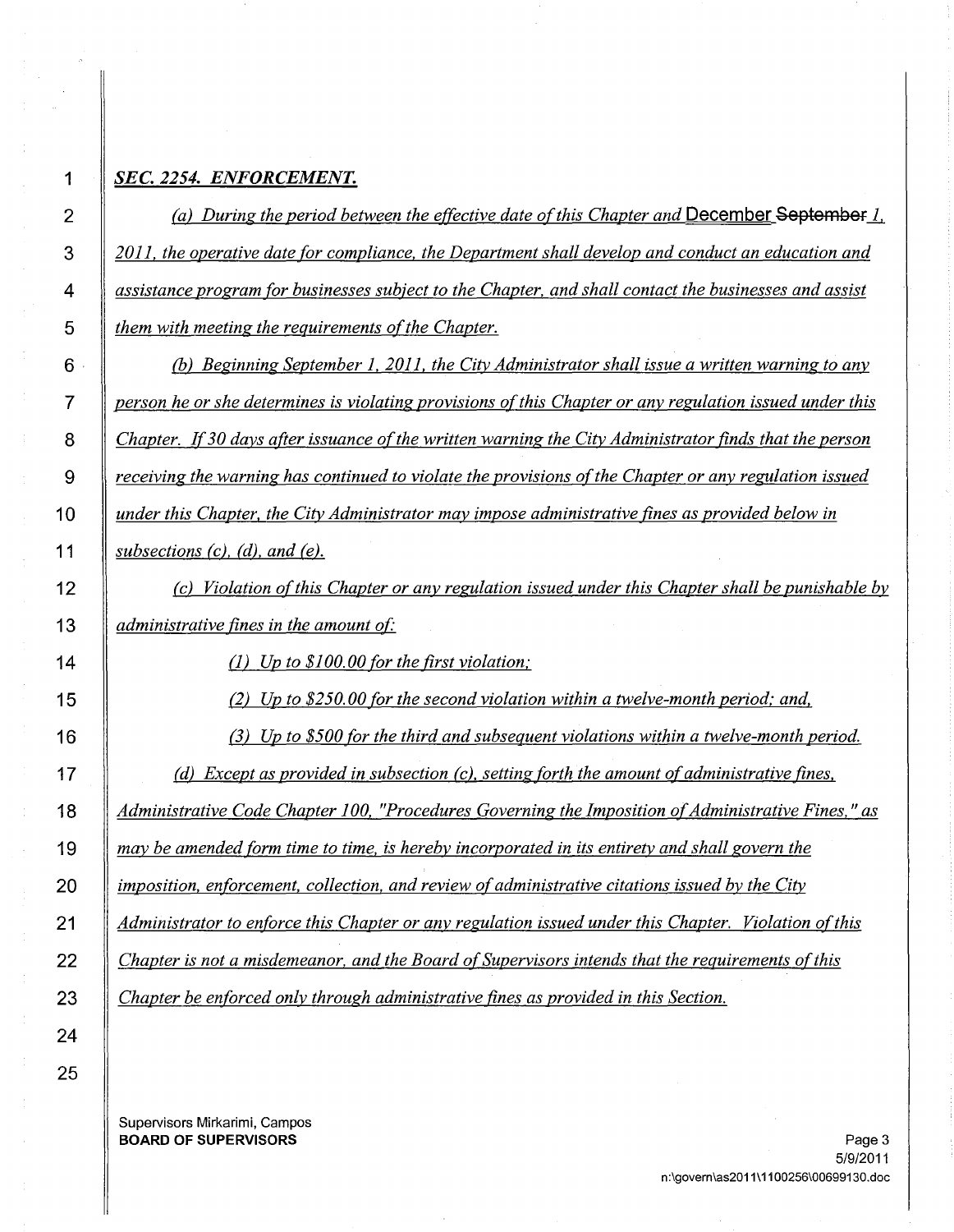1 *eel For purposes ofthis Chapter. each week that a business sells or offers to sell prescription 2 drugs to the public contrary to the provisions ofthis Chapter or any regulation issued under this 3 Chapter shall constitute a separate violation.*

#### 5 **Section 2. General Provisions.**

 $6 \parallel$  (a) Severability. If any section, subsection, sentence, clause, or phrase of this 7 Critionance is for any reason held to be invalid or unconstitutional by a decision of any court of 8 **competent jurisdiction, such decision shall not affect the validity of the remaining portions of** 9 Ithe Ordinance. The Board of Supervisors hereby declares that it would have passed this 10 | Ordinance and each and every section, subsection, sentence, clause, or phrase not declared 11 invalid or unconstitutional without regard to whether any portion of this Ordinance would be 12 Subsequently declared invalid or unconstitutional.

13  $\parallel$  (b) No Conflict with State or Federal Law. Nothing in this ordinance shall be 14 If interpreted or applied so as to create any requirement, power, or duty in conflict with any 15 **lederal or state law.** 

16 **(c)** Undertaking for the General Welfare. In adopting and implementing this 17 If Ordinance, the City and County of San Francisco is assuming an undertaking only to promote 18 **the general welfare. It is not assuming, nor is it imposing in its officers and employees, an** 19 | obligation for breach of which it is liable in money damages to any person who claims that such breach proximately caused injury.

Supervisors Mirkarimi, Campos **BOARD OF SUPERVISORS** Page 4

/ / /

/ / /

/ / /

/ / /

/ / /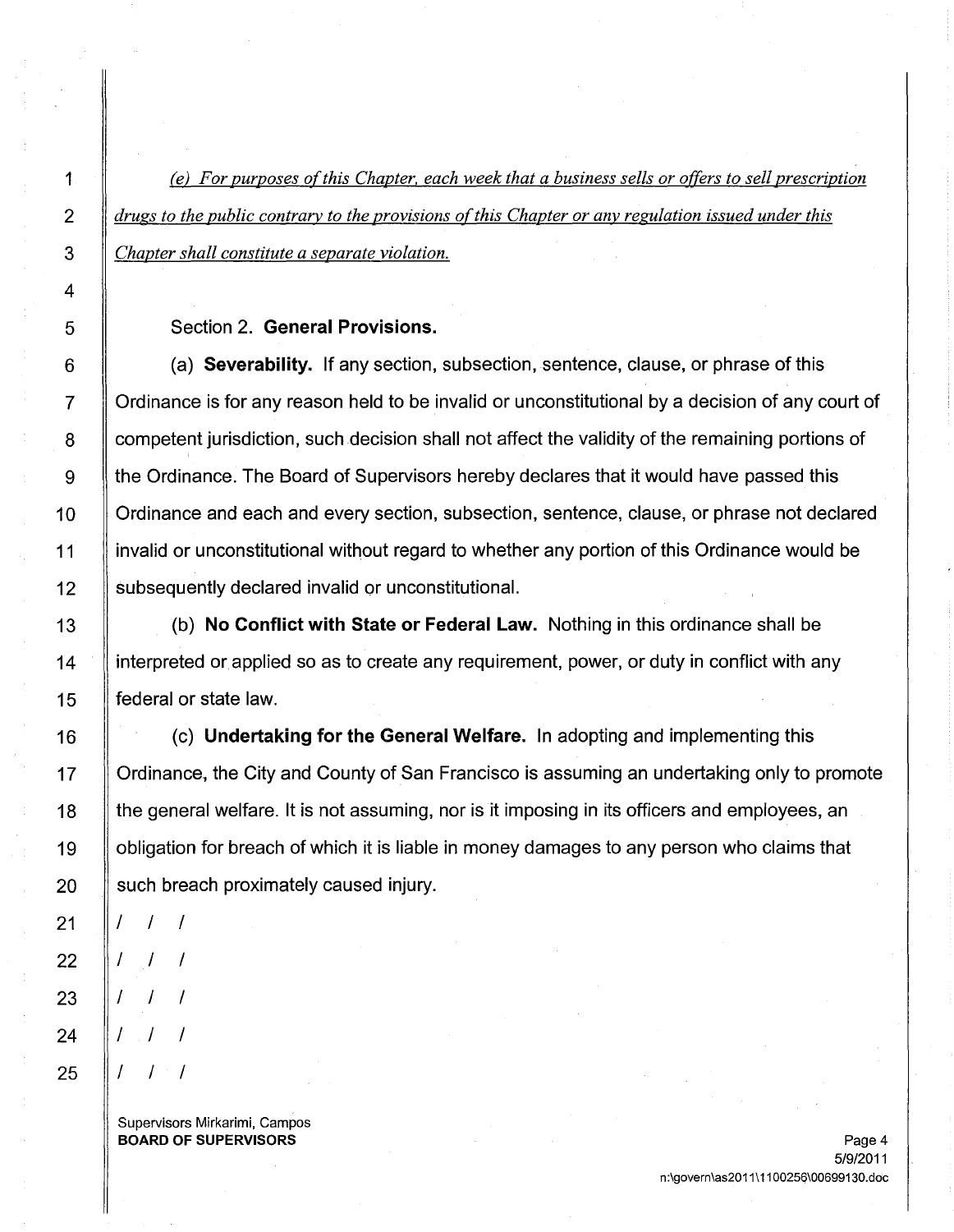(d) **Environmental Findings.** The Planning Department has determined that the 2 | actions contemplated in this ordinance are in compliance with the California Environmental 3 | Quality Act (Cal. Pub. Res. Code §§ 21000 et seq.). Said determination is on file with the 4 Clerk of the Board of Supervisors in File No. 110025 and is incorporated herein by reference.

APPROVED AS TO FORM: DENNIS J. HERRERA, City Attorney

**THOMAS J. OWEN** Deputy City Attorney

Supervisors Mirkarimi, Campos BOARD OF SUPERVISORS **Page 5**